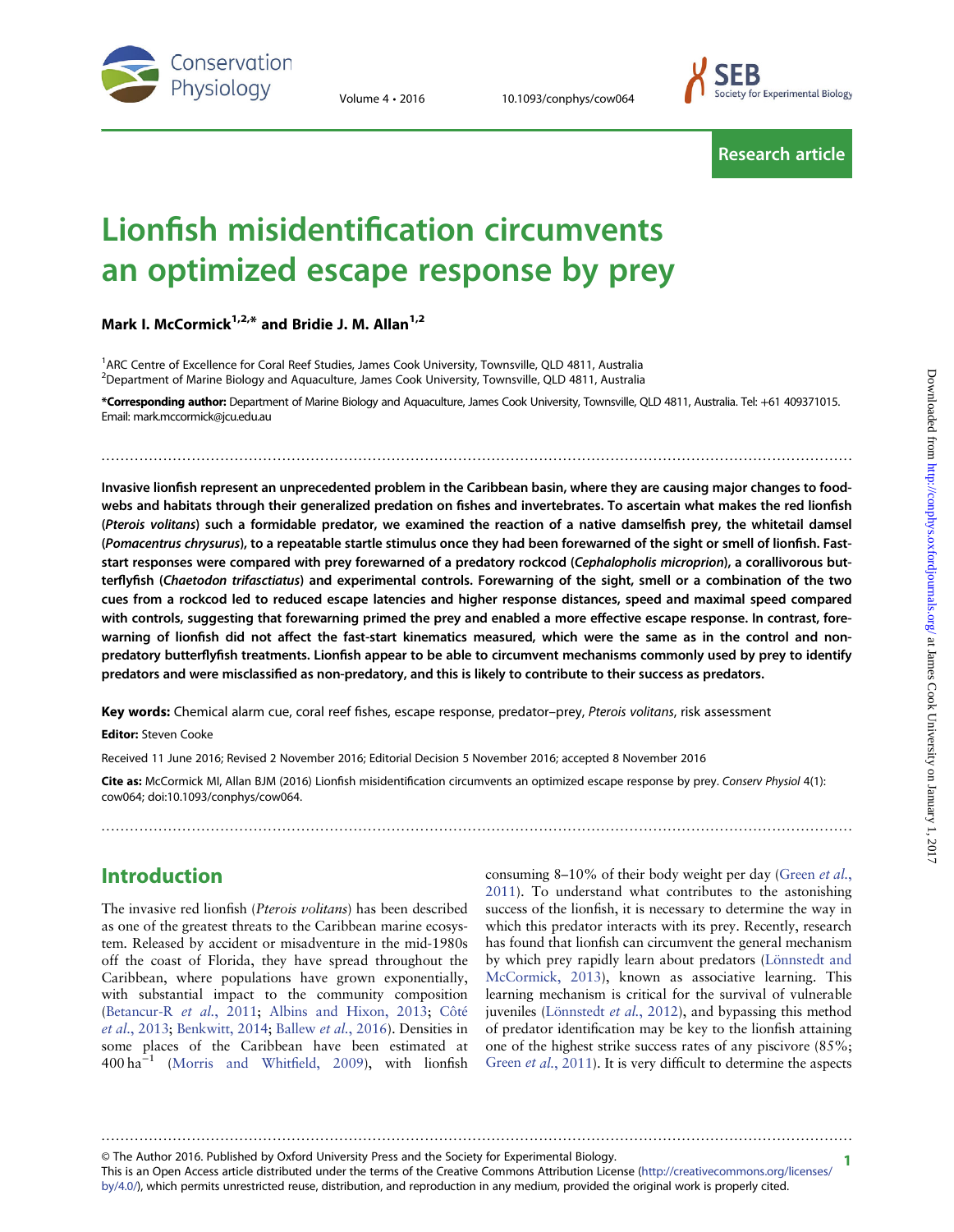#### of the predator–prey interaction that make this invasive species so successful in the Caribbean without understanding how prey interact with lionfish within their native range. It is currently unclear how lionfish manage to avoid being labelled as a threat, whether it is generally applicable to other fish prey species, and at what stage in the predator–prey encounter this disruption in learning occurs.

When any prey is confronted with a predator, it must attempt to evade capture. As failure results in damage or death, there is a strong selective pressure to have well-developed means of escaping a predatory strike [\(Walker](#page-8-0) et al., 2005). The primary response by prey to a predatory attack is a fast-start response; an evasive manoeuvre designed to displace the prey out of the predator's strike range. Anaerobically fuelled and costly to undertake ([Domenici and Blake, 1997](#page-7-0)), fast starts occur in a diverse group of taxa, including some invertebrates, fishes and amphibians ([Bullock, 1984](#page-6-0)). Although there are economic arguments regarding exactly when to use a fast-start response (e.g. balancing vigilance with foraging; economic hypothesis; [Ydenberg and Dill, 1986\)](#page-8-0), the same arguments can be made with respect to the intensity of the response. The high cost of repaying oxygen debts from anaerobic metabolism [\(Moyes](#page-7-0) et al., 1993), the stress associated with chase anticipation ([Boonstra, 2013\)](#page-6-0), and disruption to other fitness-related activities suggest that it could be beneficial for animals to alter the intensity of their fast-start to match the intensity of the threat and, in so doing, minimize its cost.

Until recently, it was often assumed that the fast-start response was a largely autonomic response, with performance maximized by strong predator selection and little variation within individuals [\(Eaton and Hackett, 1984;](#page-7-0) [Langerhans](#page-7-0) et al.[, 2004](#page-7-0); Weiss et al.[, 2006](#page-8-0)). Other research on fishes has shown that escape performance is often below an individual's maximal performance ([Ydenberg and Dill, 1986](#page-8-0); [Domenici,](#page-7-0) [2010\)](#page-7-0) and that fast starts can show a high degree of withinindividual variability (at times >60% coefficent of variation; [Ramasamy](#page-8-0) et al., 2015); a situation some would suggest to be detrimental to survival ([Walker](#page-8-0) et al., 2005). Recent studies have broken up the sequence of events that compose the escape response into parts that are under behavioural modification and those that are more autonomic ([Marras](#page-7-0) et al., [2011;](#page-7-0) Allan *et al.*[, 2014\)](#page-6-0), but this is probably best seen as a spectrum, with context influencing the location of the response variable. For instance, whether to respond and the time to react may be largely under some behavioural control, whereas physiological limitations on acceleration and maximal speed may make these traits more autonomic [\(Marras](#page-7-0) et al.[, 2011](#page-7-0)). A recent study found that forewarning of a predator, through either olfactory or visual cues, led to a marked increase in the fast-start performance for a juvenile fish [\(Ramasamy](#page-8-0) et al., 2015). This notion of 'priming' has also been observed with subthreshold responses to disturbance cues leading to suprathreshold responses to alarm cues [\(Ferrari](#page-7-0) et al. 2008; [Vavrek](#page-8-0) et al. 2008). The high element of behavioural modification to fast-start responses suggests that

the energetic costs are high and that it is worth optimizing despite the dire cost of underperformance.

Information to forewarn of the activity of predators in the vicinity of a prey often comes from the direct receipt of olfactory, visual or vibration cues. When a range of cues are available, aquatic prey often use smell as a key indicator of potential risk [\(Holmes and McCormick, 2011](#page-7-0)), while vision is used to determine the intentions of the predator and fine-tune the antipredator behaviour to minimize the cost of a response ([McCormick and Manassa, 2008\)](#page-7-0). The present study focuses on the part of the predator–prey sequence when the prey has become aware that a predator is in the vicinity and explores how prey then respond to a repeatable startle stimulus. Specifically, it examines whether the whitetail damselfish (Pomacentrus chrysurus) is able to alter its fast-start response when forewarned of a nearby red lionfish (P. volitans) compared with controls. Our prediction, based on the findings of [Lönnstedt and McCormick \(2013\)](#page-7-0) and [Ramasamy](#page-8-0) et al. [\(2015\),](#page-8-0) was that cues from a predatory rockcod (Cephalopholis microprion) would enhance the fast-start performance of the damselfish above controls, whereas cues from a non-predator (the butterflyfish, Chaetodon trifasciatus) and predatory red lionfish would not. The present study gives further support to the intriguing hypothesis that lionfish somehow manage to circumvent associative learning, which has only to date been shown for the blue damselfish, Chromis viridis [\(Lönnstedt and](#page-7-0) [McCormick, 2013](#page-7-0)). It is also only the second study to demonstrate that if prey can appropriately identify a predation risk they can optimize their escape response.

# Materials and methods

### Study species

..............................................................................................................................................................

..............................................................................................................................................................

The whitetail damselfish (Pomacentridae) is a rubbleassociated planktivore commonly found across the Indo-Pacific ([Allen, 1991](#page-6-0)). Newly metamorphosed whitetail damselfish were collected with light traps moored at least 50 m off the fringing reef of Lizard Island (14°40′12.13″S, 145° 27′42.20″E), northern Great Barrier Reef, Australia. On the morning of capture, whitetail damselfish were transferred to 30 litre tanks and fed Artemia in excess of requirements twice daily. Juveniles were held for 5–7 days prior to use in experiments to allow recovery from the stress of capture. They were not fed for 12 h prior to commencement of the experimental trials to standardize for satiation. Salinity (35 ppt) and temperature (29°C) were kept constant throughout the study period and trials.

Two predator species provided chemical and visual cues for the experiment: the red lionfish (P. volitans; Scorpaenidae), a rare member of the fish assemblage around Lizard Island, and the common rockcod (C. microprion; Serranidae). The red lionfish naturally occurs broadly through the Pacific Ocean, whereas the rockcod has a Western Pacific distribution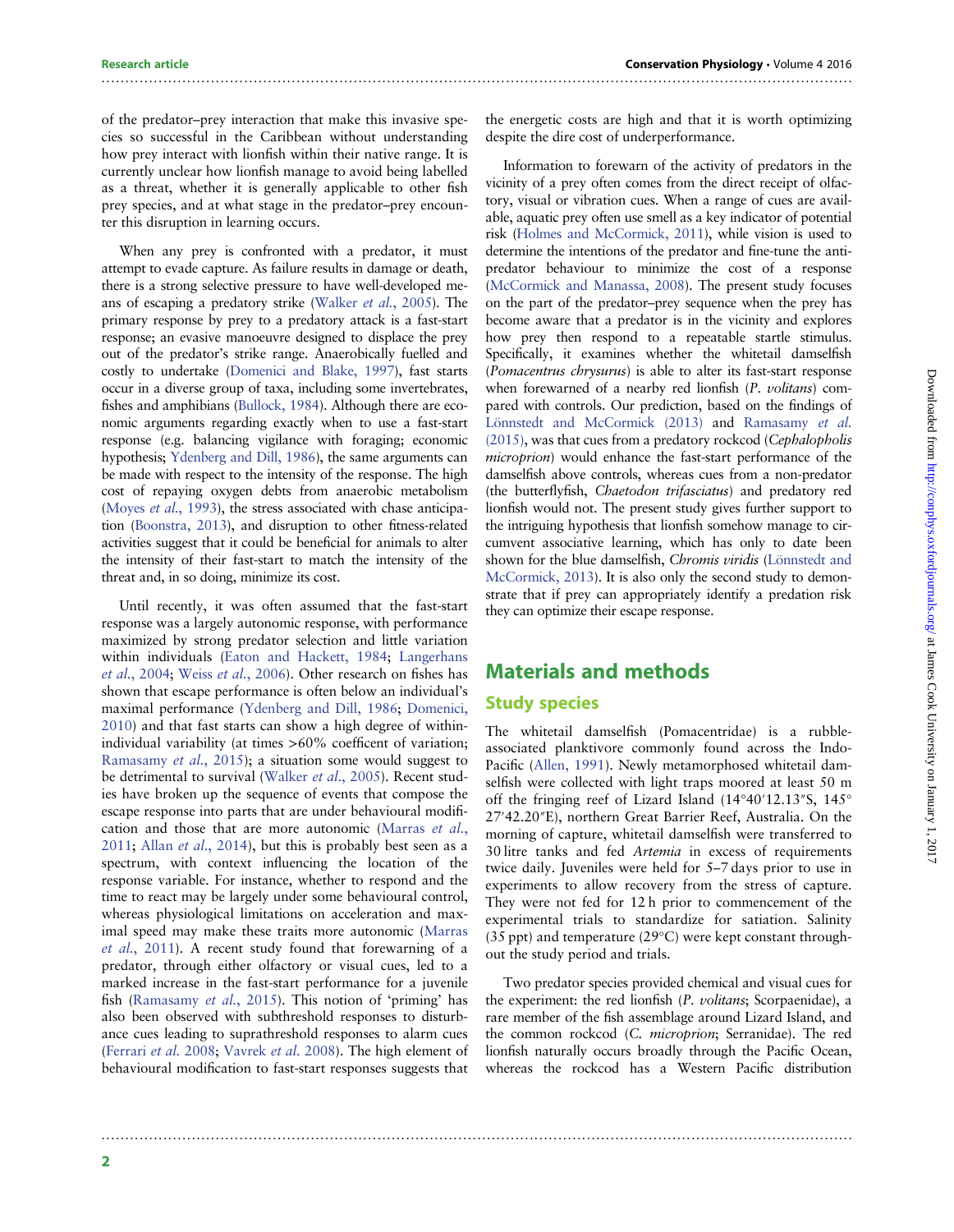[\(Randall](#page-8-0) et al., 1997). Both naturally co-occur with whitetail damselfish. The common rockcod is known to be an unselective and important predator on newly settled and juvenile damselfishes [\(Holmes and McCormick, 2010](#page-7-0)), whereas the red lionfish is known to feed on juvenile damselfishes when available (e.g. [Côté and Maljkovic, 2010](#page-6-0); Cure et al.[, 2012](#page-7-0)). The former was caught using hand nets, whereas the latter was caught using underwater hook-and-line fishing. Responses of whitetail damselfish to the predator cues were compared with their response to cues from a common coral-eating nonpiscivore, the three-lined butterflyfish (C. trifasciatus; Chaetodontidae), which was caught using hand nets and a barrier net. Adult fishes were given at least 5 days to recover from the stress of capture prior to their use in experiments. Predators were fed cardinalfish (Apogon sp.; Apogonidae) daily, which are phylogenetically distant from the focal damselfish. Butterflyfish were given some healthy hard coral (Pocillopora damicornis) to forage over. Tank experiments were undertaken at the Lizard Island research station.

#### Conditioning treatment

As light-trap-caught fish are naïve to reef-based predators, it was necessary to standardize the prior history and experience with predators before the fast-start trials [\(Lönnstedt](#page-7-0) et al., [2012](#page-7-0)). Therefore, prior to trials commencing, juvenile whitetail damselfish (mean 14.5 mm standard length) were taught to recognize the predators as a threat by exposing them to the sight and odour of the predator at the same time as a damage-released chemical alarm cue from conspecifics. Chemical alarm cues were obtained through five superficial cuts to both sides of four euthanized (through cold shock) whitetail damselfish and each rinsed with 15 ml of seawater. This coupling of the visual or odour cues with a chemical alarm cue leads to the assignment of risk to the cues through a process known as associative learning ([Suboski, 1990](#page-8-0)). To couple odour with the visual cue, lionfish or rockcod of similar sizes were put into transparent plastic bags full of aerated seawater and placed into each of the 12 whitetail damselfish holding tanks containing ~20 fish. Thirty millilitres of odour from the relevant predator (from their holding tank) and 15 ml of chemical alarm cue from whitetail damselfish were injected simultaneously into the individual holding tanks. Whitetail damselfish were conditioned to the butterflyfish in a similar way to that used for the predators; however, rather than the chemical alarm cue being added to the holding tanks, clean seawater was added. This should make the juveniles familiar with, but not scared of, the sight and odour of the butterflyfish. Odours from the predators (lionfish and rockcods) and non-predator (butterflyfish) were prepared by turning off the flowing seawater and leaving the tank containing the predators with aeration for 2 h. Prey were exposed to cues for 30 min following a standard protocol [\(Lönnstedt and McCormick, 2013\)](#page-7-0). Whitetail damselfish were conditioned to butterflyfishes first, because this conditioning did not involve alarm cues. Fish were left for 2.5 h between conditioning events, during which time the tank

was flushed with clean seawater. The sequence of rockcod and lionfish conditioning was alternated (six tanks had lionfish conditioning prior to rockcod, and six vice versa). Previous studies have shown that juvenile damselfish can learn visual or olfactory cues that represent danger after only one exposure when paired with an alarm cue ([Ferrari](#page-7-0) et al., [2010\)](#page-7-0), even if many novel cues are presented at the same time [\(Mitchell](#page-7-0) et al., 2011b). Moreover, research shows that the cues are remembered for weeks after a single learning event ([Brown and Smith, 1998;](#page-6-0) [Mirza and Chivers, 2000\)](#page-7-0). To reduce the impact of diet cues, adult cue source fishes (i.e. lionfish, rockcod and butterflyfish) were not fed within 12 h of being used in the conditioning trials or the fast-start arena (see below, 'Fast-start arena and protocol').

#### Experimental treatments

..............................................................................................................................................................

The day after conditioning, the whitetail damselfish juveniles were carefully moved individually into a specially designed stimulus arena and given a 5 min acclimation period, by which time they moved freely around the circular arena. Afterwards, they were exposed to olfactory, visual or the combined cues from one of three adult fish species (of similar size: lionfish, rockcod or butterflyfish), plus a seawater injection (SW), and SW plus empty stimulus tank controls. The focal fish were then startled with a repeatable drop stimulus to elicit a fast start. Whitetail damselfish were only ever used once and were randomly allocated to one of the 11 treatment combinations.

#### Fast-start arena and protocol

..............................................................................................................................................................

The fast-start arena consisted of a transparent circular arena (diameter 20 cm) within a 60 litre white-sided container  $(35 \text{ cm} \times 40 \text{ cm} \times 25 \text{ cm};$  [Supplementary material Fig. S1](http://conphys.oxfordjournals.org/lookup/suppl/doi:10.1093/conphys/cow064/-/DC1)) that had a Perspex bottom. Holes in the inner arena allowed flow of aerated water during acclimation. The water depth within the fast-start arena was 6 cm. This restricted movement in the vertical plane. The whole holding tank was illuminated by an LED light strip wrapped around the outside of the tank, with light penetrating with even illumination through the white plastic sides. Fast-start responses were elicited by the release of a tapered metal weight from above the water surface. This was accomplished by turning off an electromagnet to which the metal weight was attached. The metal weight was controlled by a piece of nylon line that was just long enough to allow the tapered tip to touch the surface of the water. In order to provide a sudden stimulation and allow calculation of the escape latency, the stimulus was released through a white polyvinyl chloride tube (diameter 40 mm, length 550 mm) suspended above the experimental arena, with the bottom edge at a distance of 10 mm above the water level. Fish were only startled when they moved to the middle portion of the tank, allowing an individual to move an equal distance in any direction and standardizing for fish position relative to the stimulus. Escape responses were recorded at 480 frames s−<sup>1</sup> (Casio EX-ZR1000) as a silhouette from below, obtained by pointing the camera at a mirror angled at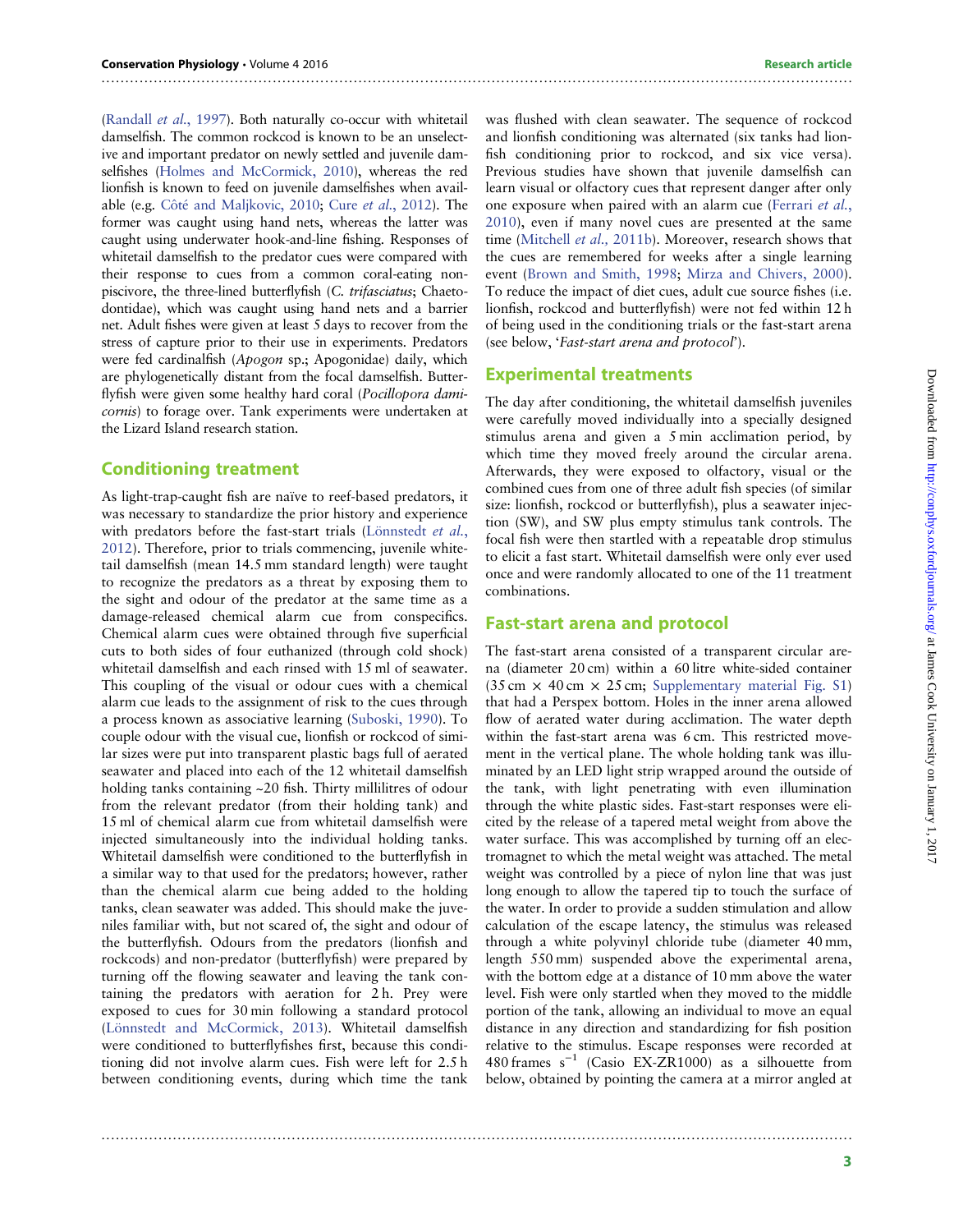45°. Prey escape variables were measured only when prey performed a C-start. A 1 cm line was drawn in the centre of the inner arena to enable calibration for video analysis. Trials were conducted between 08.00 and 16.00 h.

The experiment involved four cue sources (lionfish, rockcod, butterflyfish and disturbance control) crossed with three sensory cue types (olfactory, visual and olfactory with visual). Whitetail damselfish received either olfactory cues (fish cue or seawater) and/or visual cues (stimulus fish in adjacent tank or empty tank) prior to the startle stimulus (predator odours were prepared as described above). The seawater control consisted of 30 ml of water from the experimental arena re-injected into the inner tank through a tube attached to the stimulus weight tube that hung over the central arena (see [Fig. S1\)](http://conphys.oxfordjournals.org/lookup/suppl/doi:10.1093/conphys/cow064/-/DC1). Predator or non-predator odour treatments involved the slow injection of 15 ml of seawater from the predator or non-predator holding tanks into the inner acclimation arena followed by 15 ml of seawater to ensure that the full cue was used. Visual cues were accomplished by placing each stimulus fish (one of three for each species) into a transparent 5 litre tank adjacent to the transparent stimulus arena. The visual stimulus for the control was an empty tank filled with seawater adjacent to the stimulus arena. Fish were left for an additional 5 min after the introduction of the odour or visual cues and then they were startled with the release of the stimulus weight once they had moved into the appropriate portion of the tank. The seawater in the experimental arena was changed after each trial to avoid a potential build-up of odours across trials.

### Kinematic variables

Kinematic variables associated with the fast-start response were analysed using the image-analysis software ImageJ, with a manual tracking plug-in (imagej.nih.gov/ij/). The centre of mass of each fish was tracked for the duration of the response. The following kinematic variables were measured.

- (i) Response latency (in seconds) was measured as the time interval between the stimulus onset and the first detectable movement leading to the escape of the animal.
- (ii) Response distance (in metres) is a measure of the total distance covered by the fish during the first two flips of the tail (the first two axial bends, i.e. stages 1 and 2 defined based on [Domenici and Blake, 1997\)](#page-7-0), which is the period considered crucial for avoiding ambush predator attacks ([Webb, 1976](#page-8-0)).
- (iii) Response speed (in metres per second) was measured as the distance covered within a fixed time (24 ms). This fixed duration was based on the average duration (22.8 ms) of stage 1 and 2 (as defined above).
- (iv) Maximal response speed (in metres per second) was measured as the maximal speed achieved at any time during stage 1 and stage 2.

### Statistical analyses

..............................................................................................................................................................

A two-factor multivariate analysis of variance (MANOVA) that included all four kinematic variables was undertaken to test whether there was a difference in the kinematic response of fish among 'cue sources' (levels: lionfish, rockcod, butterflyfish and control), 'sensory modes' (olfactory, visual, and olfactory with visual) and their interaction. Pillai's trace was chosen as the test statistic because it is robust to small sample sizes. The dependent variables were the four kinematic variables measured on each fish during their fast-start response. This was followed by ANOVAs and Fisher's least significant difference means comparisons to determine the nature of the significant difference found by MANOVA. The assumptions of normality and homogeneity of variance were examined with residual analysis. All variables were found to meet assumptions, with the exception of latency that was  $log10(x)$  transformed to improve normality. Type IV sums of squares were used owing to a missing control treatment combination (i.e. empty visual cue tank without SW injection).

## **Results**

A MANOVA found that the fast-start response of whitetail damselfish differed among cue sources (Pillai's trace = 0.52,  $F = 7.733$ , d.f. = 12,441,  $P < 0.0001$ ), and these effects were not affected by the type of sensory mode (Pillai's trace  $= 0.06$ ,  $F = 1.202$ , d.f. = 8, 292,  $P = 0.297$ ), and the effect of cue source was consistent across sensory modes (interaction, Pillai's trace = 0.18,  $F = 1.420$ , d.f. = 20, 592,  $P = 0.105$ ; Fig. [1\)](#page-4-0). Latency to respond differed among cue sources ( $F_{3,149} = 6.690$ ,  $P < 0.0003$ ) but was unaffected by sensory mode (i.e. chemical, visual or chemical + visual;  $F_{2,149} = 0.853$ ,  $P = 0.428$ ) or the interaction between source and sensory mode ( $F_{5,149} = 2.234$ ,  $P = 0.054$ ). Post hoc tests showed that whitetail damselfish exposed prior to the startle stimulus with rockcod cues had significantly shorter latencies than those exposed to lionfish, butterflyfish or the controls (Fig. [1a](#page-4-0)).

Response distance, response speed and maximal response speed all showed the same trends and supported the pattern indicated by the MANOVA, with a significant difference among cue sources ( $F_{3,152} = 24.99$ ,  $P < 0.0001$ ;  $F_{3,152} = 24.17$ ,  $P < 0.0001$ ;  $F_{3,152} = 46.90$ ,  $P < 0.0001$ , respectively), but no effect of sensory mode or interaction on the variables (Table [1\)](#page-4-0). Post hoc tests indicated that the whitetail damselfish exposed to the controls had the lowest response, those exposed to the rockcod cues had the highest response, and those exposed to the lionfish and butterflyfish cues did not differ from one another in their response and were intermediate between the controls and rockcod (Fig. [1b](#page-4-0), c and d).

# **Discussion**

..............................................................................................................................................................

The present study suggests that lionfish can circumvent the commonly used mechanisms of predator learning by prey, and this unique ability is likely to contribute to their success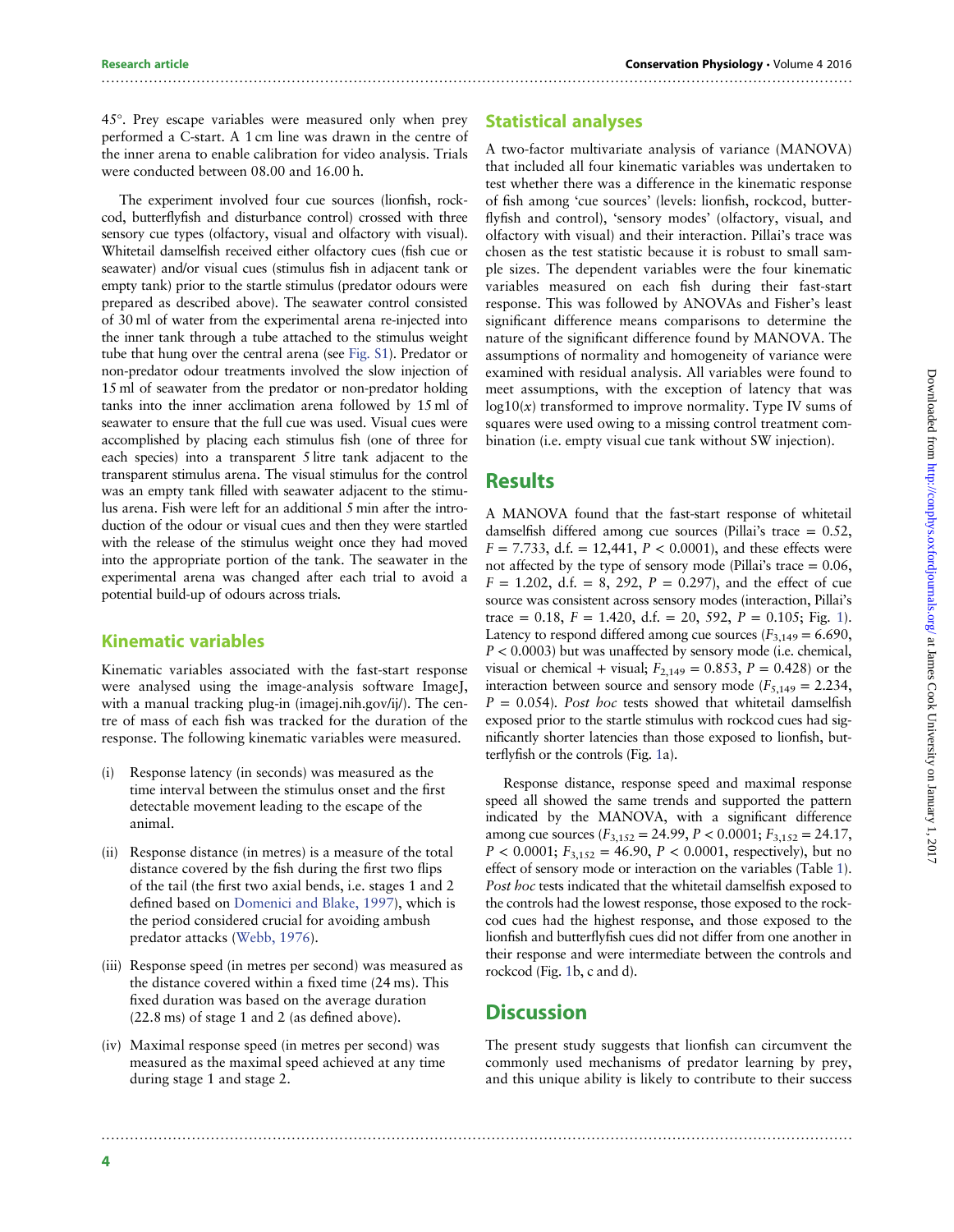<span id="page-4-0"></span>

..............................................................................................................................................................

Figure 1: Comparison of the kinematics of a fast-start response of juvenile whitetail damselfish (Pomacentrus chrysurus) when forewarned of the presence of two predators (lionfish, Pterois volitans; and rockcod, Cephalopholis microprion), a non-predatory butterflyfish (Chaetodon trifasciatus) and controls (cue sources). Prey were exposed to the chemical scent of the adult fish species (open bars), their sight (light grey bars) or a combination of the two (dark grey bars). The kinematic variables measured were as follows: (a) latency (in seconds); (b) response distance (in millimetres); (c) response speed (in metres per second); and (d) maximal response speed (in metres per second). Means with standard errors are displayed. Letter superscripts on cue source labels are Fisher's least significant difference mean comparison groupings used to determine the nature of significant differences among cue sources.

| Variable          | Cue source (3 d.f.) | Sensory mode (2 d.f.) | Cue source $\times$ sensory mode (6 d.f.) |
|-------------------|---------------------|-----------------------|-------------------------------------------|
| Latency           | $6.69***$           | 0.85                  | 2.23                                      |
| Response distance | 24.99***            | 0.59                  | 0.97                                      |
| Response speed    | $24.17***$          | 0.70                  | 0.39                                      |
| Maximal speed     | $46.90***$          | 1.86                  | 1.74                                      |

Table 1: Factorial comparison of fast-start performance of whitetail damselfish when pre-exposed to one of four cue sources (control, butterflyfish, lionfish or rockcod) and three sensory modes (chemical, visual or chemical plus visual)

F-ratios and significance levels are given. \*\* $P = 0.0002$ ; \*\* $P < 0.0001$ . Error d.f. 152 (except latency, with 149 d.f.).

as an invasive predator. When whitetail damselfish prey were exposed to olfactory or visual cues from the predatory rockcod prior to being startled, they showed a heightened fast-start response, suggesting that forewarning of risk enhanced the efficacy of the burst response. This was in contrast to when cues of a non-predator were present, which did not affect the burst response compared with controls.

Interestingly, the reaction by the prey to the lionfish cues was similar to the response to non-predators and controls: long response latencies and slower response speeds. This is despite having been taught that the lionfish represented a predatory threat using associative learning prior to the trial. This lack of a forewarning response means that prey have a much lower chance of eliciting a burst response that is optimal once a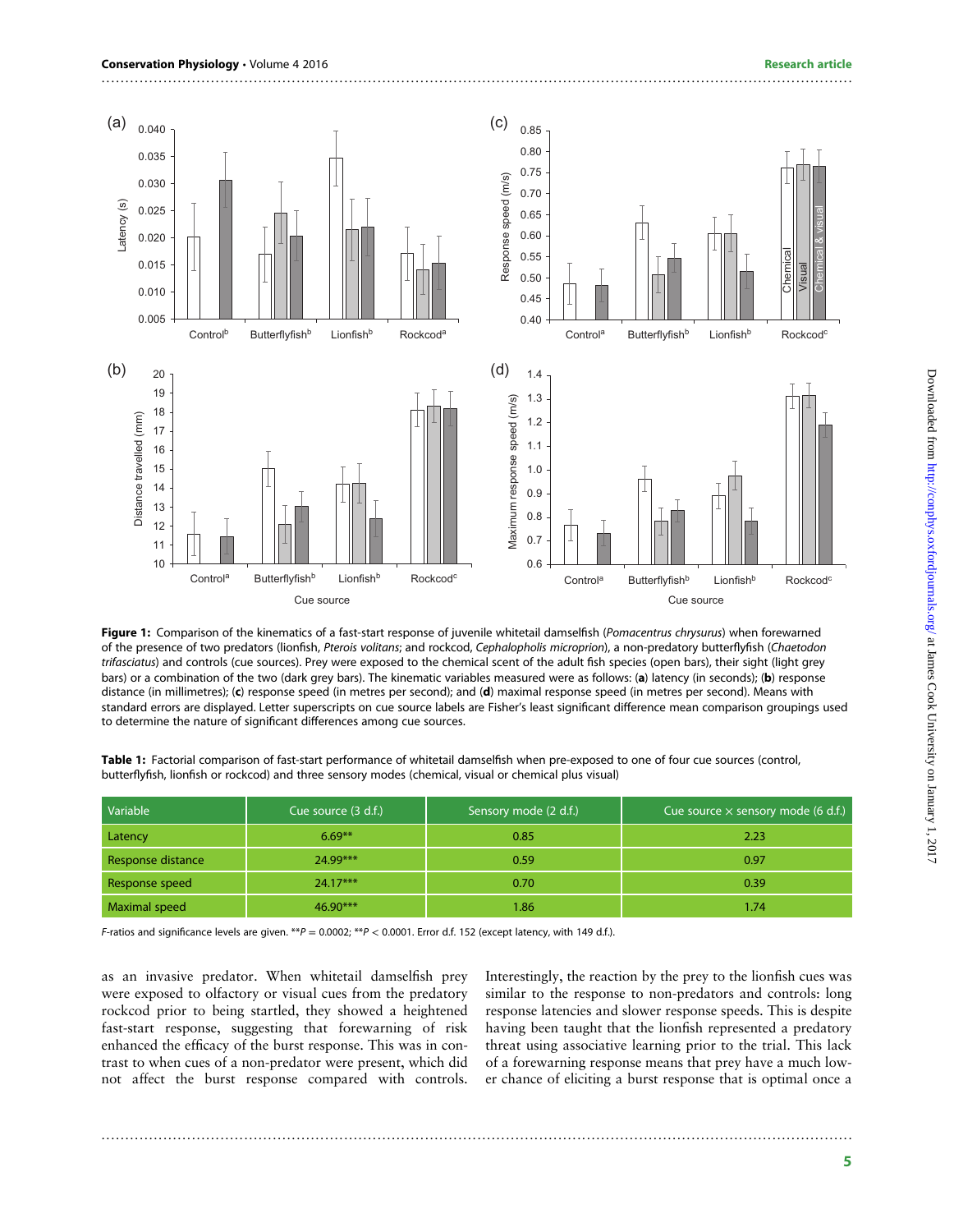strike by a lionfish has been detected, reducing their likelihood of escape and potentially increasing mortality rates.

..............................................................................................................................................................

The forewarning effect found for whitetail damselfish in this study in response to a rockcod supports the findings of [Ramasamy](#page-8-0) et al. (2015) on another damselfish, the spiny chromis (Acanthochromis polyacanthus), which showed substantially improved fast-start performance when they had been exposed to olfactory or visual cues from a common predator, the dusky dottyback (Pseudochromis fuscus). This is only the second time such an effect has been demonstrated and so still requires further study to conclude that this forewarning response is a general phenomenon. However, it is likely that this is a general effect among fishes and one of a number of factors that affect fast-start performance, which often makes the response context dependent [\(Domenici,](#page-7-0) [2010\)](#page-7-0). Other studies have shown that a range of recent experiences can affect the fast-start response of fishes. These can be divided into environmental effects that directly affect the physical capacity of the responding prey to react quickly, such as water temperature, low pH and pollutants [\(McKenzie](#page-7-0) et al., [2007;](#page-7-0) [Allan](#page-6-0) et al., 2013, [2015\)](#page-6-0), and those that work through behavioural modulation (for review see [Domenici, 2009](#page-7-0)). The present study is an example of the latter.

Our results indicate that being forewarned of a threat leads to a more effective fast-start response. Not surprisingly, studies have shown that those fishes that have a well-developed fast-start response survive better in direct encounters with predators ([Walker](#page-8-0) et al., 2005; but see [Holmes and McCormick,](#page-7-0) [2009\)](#page-7-0). The more effective fast start once forewarned of the presence of a common rockcod predator suggests that physiological and/or behavioural priming of an escape response is taking place to reduce the decision time of whether or not to initiate a burst, as indicated here by the reduced latency. These results suggest that some neural processing (i.e. facilitation) may be occurring in the brain region responsible for processing the output of the large Mauthner motor neurons that are usually responsible for the rapid onset of the fast-start response [\(Domenici and Blake, 1997\)](#page-7-0). It is likely that this forewarning of a predator leads to an elevation of blood cortisol [\(Oliveira](#page-8-0) et al., 2014), which mobilizes glucose [\(Barton,](#page-6-0) [2002\)](#page-6-0), heightens neurological activity and speeds decisions on simple or well-rehearsed tasks ([Mendl, 1999](#page-7-0); [Akinola and](#page-6-0) [Mendes, 2012](#page-6-0); [Sandi, 2013\)](#page-8-0). Through this mechanism, mod-erate levels of cortisol should enhance vigilance [\(Barreto](#page-6-0) et al., [2014\)](#page-6-0). Experiments on humans also show that glucose elevation enhances spatial memory and recognition speed [\(Owen](#page-8-0) et al.[, 2013](#page-8-0)). The physiological systems typically activated in response to a stressor (i.e. the sympathetic nervous system, the hypothalamic–pituitary–adrenocortical axis and the central neurotransmitter and neuropeptide systems) all have effector mechanisms in brain circuits that play central roles in information processing [\(Sandi, 2013](#page-8-0)). Our study found that latency was significantly reduced when fish had been exposed to rockcod cues prior to being startled, in keeping with the priming action of a cortisol response. This cortisol priming

..............................................................................................................................................................

may also allow the oxygen debt from an anaerobically fuelled burst to be repaid quickly because of the enhanced availability of blood glucose, thereby minimizing any reduced performance when multiple fast starts are required in quick succession. It is likely that at least some of the forewarning effect evidenced in the present study is attributable to the cognitive effects of glutocorticoids on information processing, although the exact mechanism requires further study.

The miscategorization of lionfish as a non-predator is not specific to our study species. A closely related species, the blue chromis (Chromis viridis), failed to exhibit antipredator behaviours in the presence of the red lionfish, leading to an increase in mortality rates [\(Lönnstedt and McCormick,](#page-7-0) [2013\)](#page-7-0). This occurred, as in the present study, despite being taught that the sight and smell of the lionfish represented a predatory threat through associative learning. The lack of a forewarning effect for lionfish is most probably because of their ability to circumvent being identified as a predator. There is no reason why this ability should be specific to the genus Pomacentridae, and it is likely that lionfish are variously misclassified as non-predators by many of their potential prey species, although genus-level differences in response to lionfish remain to be studied.

The lack of a forewarning effect from lionfish to the whitetail damselfish prey is surprising given the highly evolved mechanisms for rapidly labelling novel predators as threats among fishes and many invertebrates. Learned recognition may arise through mechanisms that include direct interactions with a predator, the detection of predator odour coupled with a chemical alarm cue (associative learning), or detection of cues released following the digestion of con-sumed conspecifics [\(Ferrari](#page-7-0) et al., 2010). Moreover, fishes have been shown to have a sophisticated mechanism of reinforcing some risk associations, de-emphasizing ('forgetting') others ([Mitchell](#page-7-0) et al., 2011a) and transferring this information to secondary individuals that have not been in direct threat with the potential predator (social learning; [Crane and Ferrari, 2013](#page-7-0); [Manassa](#page-7-0) et al., 2013). These mechanisms are so strongly developed, ubiquitous and nondiscriminatory that fishes have been trained to be threatened by such novel stimuli as a red light ([Yunker](#page-8-0) et al., 1999), a black disc [\(Wisenden and Harter, 2001\)](#page-8-0) or lemon juice (Leduc *et al.*[, 2007](#page-7-0)). Research on tropical fish species suggests that only a single learning opportunity is required for prey to catalogue a threat, which means that the identity of a novel threat is rapidly disseminated throughout the local prey population ([Mitchell](#page-7-0) *et al.*, 2011b). For juvenile fishes that have just transitioned from the larval phase and are effectively naïve to reef-based predators, these mechanisms have been shown to be very rapid and vital for survival in the field ([Lönnstedt](#page-7-0) et al., 2012; [Manassa and McCormick,](#page-7-0) [2013\)](#page-7-0). Juvenile fish that had not learnt common predators through these mechanisms died five to eight times faster in these studies. Thus, there is a large body of research indicating that prey fish should be able to identify the threat status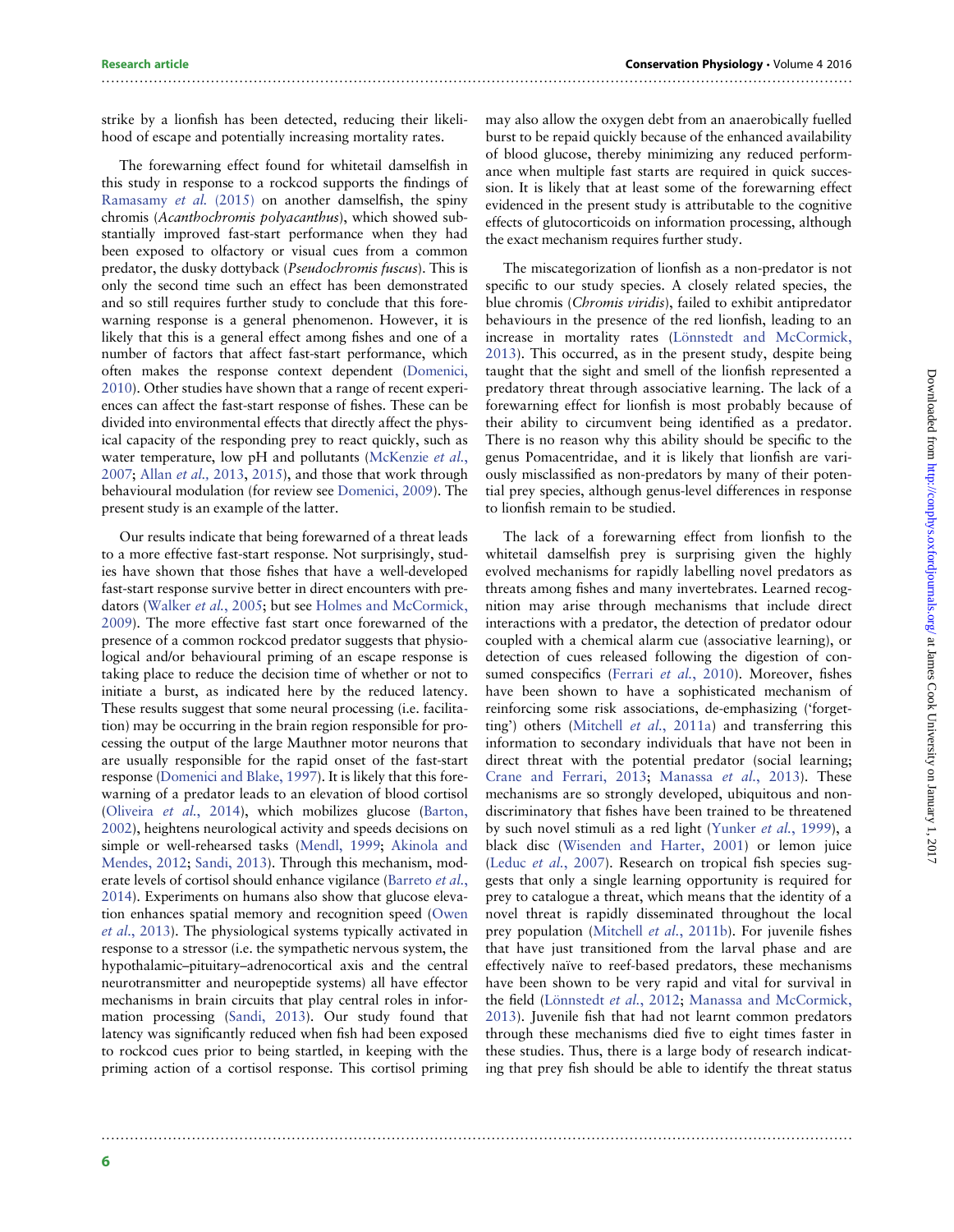<span id="page-6-0"></span>of novel predators rapidly, regardless of whether they are native or invasive. What is perplexing is how lionfish manage to evade these mechanisms of threat labelling.

Olfaction is a key sense for chemical associative learning of new threats in aquatic animals through the co-occurrence of a relevant chemical alarm cue with an olfactory or visual signal. Lionfish may circumvent forewarning of prey through olfaction in three non-exclusive ways: masking of scent (seen previously in some insects, e.g. Chivers and Smith, 1998); a lack of scent (which is unlikely because aquatic predators leak kairo-mones that act as warning cues; [Ferrari](#page-7-0) et al., 2010); or a modification of scent (alarm cue or threat odour, as has been shown for the environmental smells modifying chemical alarm cues; [Lönnstedt](#page-7-0) et al., 2013). The likelihood of these mechanisms of crypsis are discussed by [Lönnstedt and McCormick](#page-7-0) [\(2013\),](#page-7-0) but these are speculative and await further study.

The present study supports the hypothesis that lionfish can circumvent common mechanisms of predator labelling and are effectively treated by prey as non-predators in laboratory trials. This enables them not to trigger the forewarning effect that enhances the efficacy of the fast-start response elicited by prey in response to a strike. This avoidance of a forewarning effect joins the many other behavioural mechanisms used by lionfish that enable them to achieve one of the highest success-ful strike rates recorded for any fish (Green et al.[, 2011](#page-7-0)). Other mechanisms include producing oral currents to orient prey to their mouths (Albins and Lyons, 2012), cooperative hunting ([Lönnstedt](#page-7-0) et al., 2014), prey herding ([Fishelson,](#page-7-0) [1997\)](#page-7-0) and visual distraction by fin waving [\(Fishelson, 1975](#page-7-0)). Further studies are required to determine variability among prey species in their ability to label lionfish appropriately as predators and, in doing so, use appropriate antipredatory behaviours to mitigate lionfish predation.

# Supplementary material

[Supplementary material is available at](http://conphys.oxfordjournals.org/lookup/suppl/doi:10.1093/conphys/cow064/-/DC1) Conservation Physiology [online.](http://conphys.oxfordjournals.org/lookup/suppl/doi:10.1093/conphys/cow064/-/DC1)

# Acknowledgements

We thank the staff of the Lizard Island research station for logistic support. This research corresponds to Australian laws and regulations under the animal ethics guidelines of James Cook University (permit numbers: A2248, A2005 and A2080). M.I.M. and B.J.M.A. designed the experiment. B.J.M. A. ran the fast-start trials and analysed the videos. M.I.M. carried out the analyses and wrote the initial draft of the paper.

# Funding

This work was supported through the ARC Centre of Excellence for Coral Reefs research grant (EI140100117).

..............................................................................................................................................................

# References

- Akinola M, Mendes WB (2012) Stress-induced cortisol facilitates threat-related decision making among police officers. Behav Neurosci 126: 167–174.
- Albins MA, Hixon MA (2013) Worst case scenario: potential long-term effects of invasive predatory lionfish (Pterois volitans) on Atlantic and Caribbean coral-reef communities. Environ Biol Fishes 96: 1151–1157.
- Albins MA, Lyons PJ (2012) Invasive red lionfish Pterois volitans blow directed jets of water at prey fish. Mar Ecol Prog Ser 448: 1–5.
- Allan BJM, Domenici P, McCormick MI, Munday PL (2013) Elevated  $CO<sub>2</sub>$  affects predator-prey interactions through altered performance. PLoS One 8: e58520.
- Allan BJM, Miller GM, McCormick MI, Domenici P, Munday PL (2014) Parental effects improve escape performance of juvenile reef fish in a high  $CO<sub>2</sub>$  world. Proc Biol Sci 281: 20132179.
- Allan BJM, Domenici P, Munday PL, McCormick MI (2015) Feeling the heat: the effect of acute temperature changes on predator-prey interactions in coral reef fish. Conserv Physiol 3: 1–8.
- Allen GR (1991) Damselfishes of the World. Mergus Publishers, Melle, Germany.
- Ballew NG, Bacheler NM, Kellison GT, Schueller AM (2016) Invasive lionfish reduce native fish abundance on a regional scale. Sci Rep 6: 32169.
- Barreto RE, Barbosa-Júnior A, Urbinati EC, Hoffman A (2014) Cortisol influences the antipredator behavior induced by chemical alarm cues in the Frillfin goby. Hormones Behav 65: 394–400.
- Barton BA (2002) Stress in fishes: a diversity of responses with particular reference to changes in circulating corticosteroids. Integr Comp Biol 42: 517–525.
- Benkwitt CE (2014) Non-linear effects of invasive lionfish density on native coral-reef fish communities. Biol Invas 17: 1383–1395.
- Betancur-R R, Hines A, Acero A, Orti G, Wilbur AE, Freshwater DW (2011) Reconstructing the lionfish invasion: insights into Greater Caribbean biogeography. J Biogeogr 38: 1281–1293.
- Boonstra R (2013) Reality as the leading cause of stress: rethinking the impact of chronic stress in nature. Funct Ecol 27: 11–23.
- Brown GE, Smith RJF (1998) Acquired predator recognition in juvenile rainbow trout (Oncorhynchus mykiss): conditioning hatchery-reared fish to recognize chemical cues of a predator. Can J Fish Aquat Sci 55: 611–617.
- Bullock TH (1984) Comparative neuroethology of startle, rapid escape and giant fiber-mediated responses. In RC Eaton, ed, Neural Mechanisms of Startle Behaviour, Plenum Press, New York, pp 1–13.
- Chivers DP, Smith RJF (1998) Chemical alarm signalling in aquatic predator-prey systems: a review and prospectus. Ecoscience 5: 338–352.
- Côté IM, Maljkovic A (2010) Predation rates of Indo-Pacific lionfish on Bahamian coral reefs. Mar Ecol Prog Ser 404: 219–225.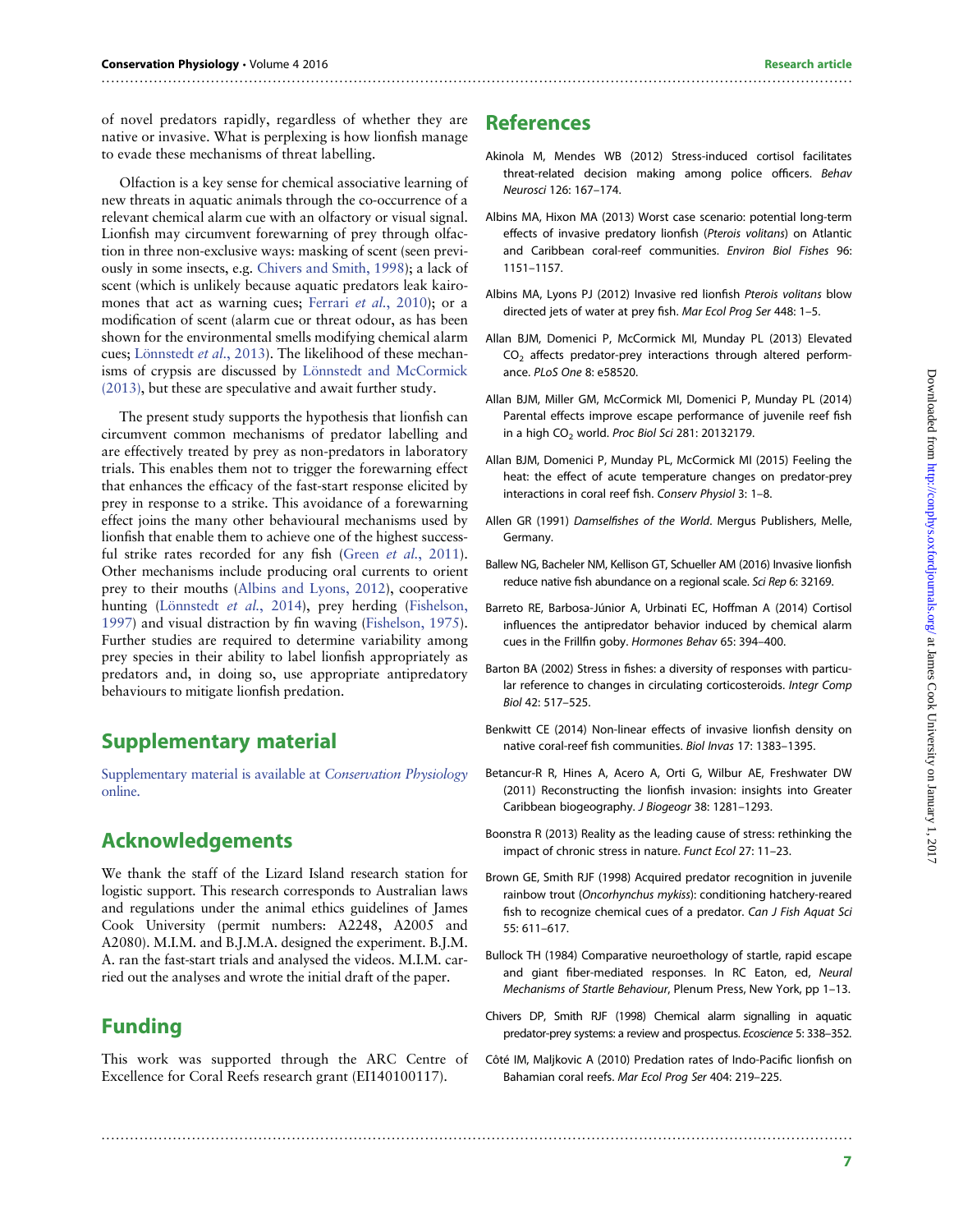Côté IM, Green SJ, Hixon MA (2013) Predatory fish invaders: insights from Indo-Pacific lionfish in the western Atlantic and Caribbean. Biol Conserv 164: 50–61.

<span id="page-7-0"></span>..............................................................................................................................................................

- Crane AL, Ferrari MCO (2013) Social learning of predation risk: a review and prospectus. In KB Clark, ed, Social Learning Theory: Phylogenetic Considerations Across Animal, Plant, and Microbial Taxa. Nova Science Publisher, New York, pp 53–82.
- Cure K, Benkwitt CE, Kindinger TL, Pickering EA, Pusack TJ, McIlwain JL, Hixon MA (2012) Comparative behavior of red lionfish Pterois volitans on native Pacific vs. invaded Atlantic coral reefs. Mar Ecol Prog Ser 467: 181–192.
- Domenici P (2009) Escape responses in fish: kinematics, performance and behavior. In P Domenici, BG Kapoor, eds, Fish Locomotion: an Eco-Ethological Perspective. Science Publishers, Plymouth, UK, pp 123–170.
- Domenici P (2010) Context-dependent variability in the components of fish escape response: integrating locomotor performance and behavior. J Exp Zool 313A: 59–79.
- Domenici P, Blake RW (1997) The kinematics and performance of fish fast-start swimming. J Exp Biol 200: 1165–1178.
- Eaton RC, Hackett JT (1984) The role of Mauthner cells in fast-starts involving escape in teleost fish. In RC Eaton, ed, Neural Mechanisms of Startle Behaviour. Plenum Press, New York, pp 213–266.
- Ferrari MCO, Vavrek M, Elvidge C, Fridman B, Chivers DP, Brown GE (2008) Sensory complementation and the acquisition of predator recognition by salmonid fishes. Behav Ecol Sociobiol 63: 113–121.
- Ferrari MCO, Wisenden BD, Chivers DP (2010) Chemical ecology of predator–prey interactions in aquatic ecosystems: a review and prospectus. Can J Zool 88: 698–724.
- Fishelson L (1975) Ethology and reproduction of pteroid fishes found in the Gulf of Agaba (Red Sea), especially Dendrochirus brachypterus (Cuvier), (Pteroidae, Teleostei). Mar Ecol 39: 635–656.
- Fishelson L (1997) Experiments and observations on food consumption, growth and starvation in Dendrochirus brachypterus and Pterois volitans (Pteroinae, Scorpaenidae). Environ Biol Fishes 50: 391–403.
- Green SJ, Akins JL, Côté IM (2011) Foraging behaviour and prey consumption in the Indo-Pacific lionfish on Bahamian coral reefs. Mar Ecol Prog Ser 433: 159–167.
- Holmes TH, McCormick MI (2009) Influence of prey body characteristics and performance on predator selection. Oecologia 159: 401–413.
- Holmes TH, McCormick MI (2010) Size-selectivity of predatory reef fish on juvenile prey. Mar Ecol Prog Ser 399: 273–283.
- Holmes TH, McCormick MI (2011) Response across a gradient: behavioural reactions of newly settled fish to predation cues. Anim Behav 81: 543–550.
- Langerhans RB, Layman CA, Shokrollahi AM, DeWitt T (2004) Predatordriven phenotypic diversification in Gambusia affinis. Evolution 58: 2305–2318.
- Leduc AOHC, Roh E, Breau C, Brown GE (2007) Learned recognition of a novel odour by wild juvenile Atlantic salmon, Salmo salar, under fully natural conditions. Anim Behav 73: 471–477.
- Lönnstedt OM, McCormick MI (2013) Ultimate predators: lionfish have evolved to circumvent prey risk assessment abilities. PLoS One 8: e75781.
- Lönnstedt OM, McCormick MI, Meekan MG, Ferrari MCO, Chivers DP (2012) Learn and live: the role of predator experience in influencing prey behaviour and survival. Proc Roy Soc B 279: 2091–2098.
- Lönnstedt OM, McCormick MI, Chivers DP (2013) Degraded coral disrupts innate antipredator responses of fish. Ecol Evol 3: 38–47.
- Lönnstedt OM, Ferrari MCO, Chivers DP (2014) Lionfish predators use flared fin displays to initiate cooperative hunting. Biol Let 10: 20140281.
- McCormick MI, Manassa R (2008) Predation risk assessment by olfactory and visual cues in a coral reef fish. Coral Reefs 27: 105–113.
- McKenzie DJ, Garofalo E, Winter MJ, Ceradini S, Verweij F, Day N, Hayes R, van der Oost R, Butler PJ, Chipman JK et al. (2007) Complex physiological traits as biomarkers of the sub-lethal toxicological effects of pollutant exposure in fishes. Philos Trans R Soc Lond B Biol Sci 362: 2043–2059.
- Manassa RP, McCormick MI (2013) Social learning improves survivorship at a life history transition. Oecologia 171: 845–852.
- Manassa RP, McCormick MI, Chivers DP (2013) Socially acquired predator recognition in complex ecosystems. Behav Ecol Sociobiol 67: 1033–1040.
- Marras S, Killen SS, Claireaux G, Domenici P, McKenzie DJ (2011) Behavioural and kinematic components of the fast-start escape response in fish: individual variation and temporal repeatability. J Exp Biol 214: 3102–3110.
- Mendl M (1999) Performing under pressure: stress and cognitive function. Appl Anim Behav Sci 65: 221–244.
- Mirza RS, Chivers DP (2000) Predator-recognition training enhances survival of brook trout: evidence from laboratory and fieldenclosure studies. Can J Zool 78: 2198–2208.
- Mitchell MD, McCormick MI, Ferrari MCO, Chivers DP (2011a) Friend or foe? The role of latent inhibition in predator and non-predator labelling by coral reef fishes. Anim Cogn 14: 707–714.
- Mitchell MD, McCormick MI, Ferrari MCO, Chivers DP (2011b) Coral reef fish rapidly learn to identify multiple unknown predators upon recruitment to the reef. PLoS One 6: e15764.
- Morris JA Jr, Whitfield PE (2009) Biology, ecology, control and management of the invasive Indo-Pacific lionfish: an updated integrated assessment. NOAA Technical Memorandum NOS NCCOS, Beaufort, North Carolina, 99, 57 pp.
- Moyes CD, Schulte PM, Andwest TG (1993) Burst exercise recovery metabolism in fish white muscle. In PW Hochachka, ed, Surviving Hypoxia: Mechanisms of Control and Adaptation, CRC Press, Miami, Florida, pp 527–539.